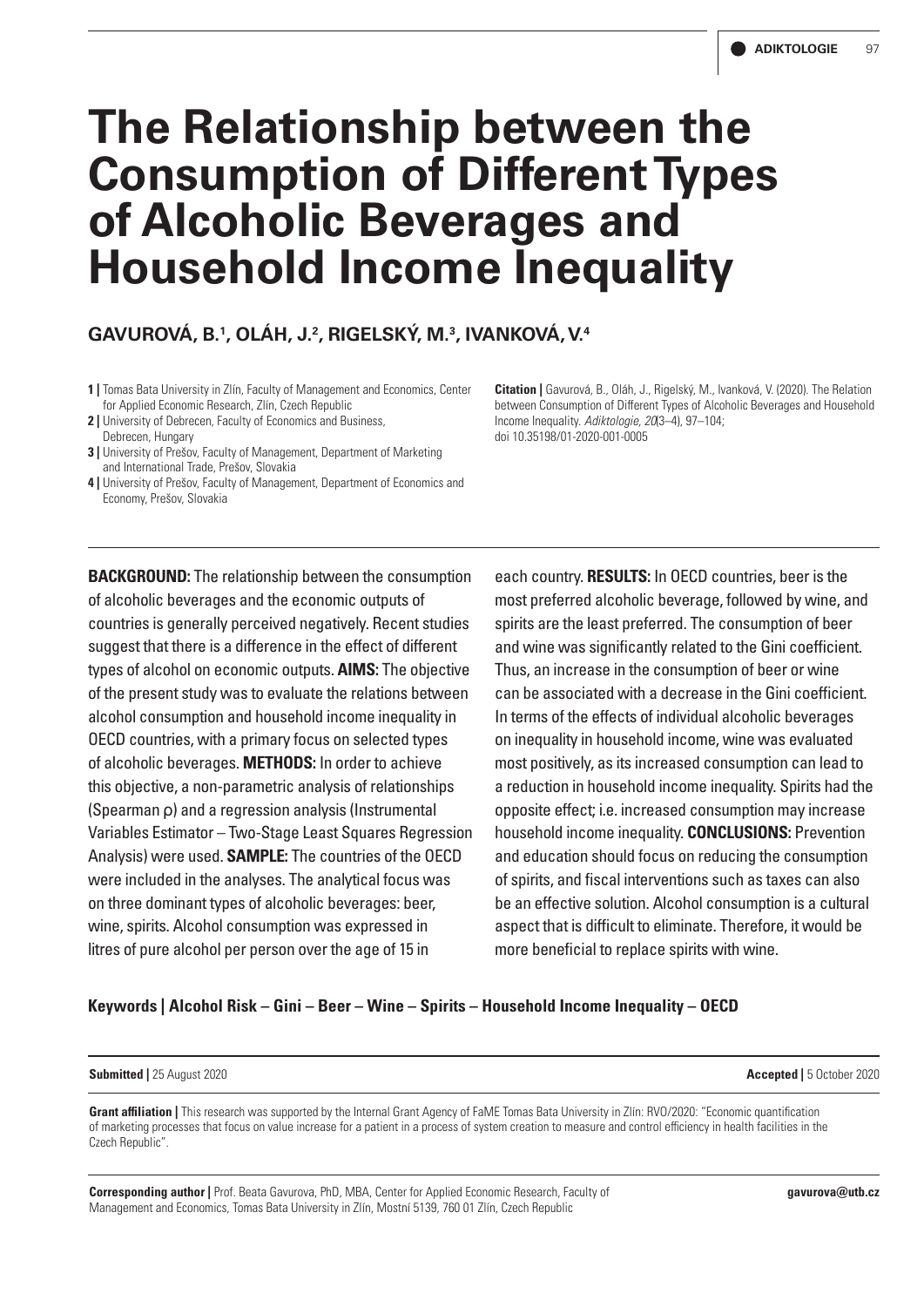# **• 1 INTRODUCTION AND THEORETICAL BACKGROUND**

Inequalities are part of the life of every society; people differ in many ways and the same is true for social groups, especially in terms of income. The OECD (2020) defined income as household disposable income in a particular year. It includes earnings, self-employment and capital income, and public cash transfers. Simultaneously, income taxes and social security contributions paid by households are deducted. The income of the household is attributed to each of its members, with an adjustment to reflect differences in needs for households of different sizes.

In general, the term "income inequality" generally refers to the distribution of income among the population of the economy. The widening income gap raises concerns about the sustainability of growth, as well as concerns about social cohesion, and this is the reason why many countries and their public policies are focused on addressing and overcoming this problem (EC, 2017). Income inequality can be measured using various indicators (S80/S20, P90/P10, the Palma ratio), but one of the most commonly used international measurement tools is the Gini coefficient of income. This coefficient is based on the comparison of cumulative proportions of the population against cumulative proportions of the income they receive. The Gini coefficient ranges from 0 to 1, with 0 representing perfect equality in the distribution of income across the country's population and 1 representing absolute inequality, reflecting a situation in which one person has all the income in the population of a given country (Karriker-Jaffe, 2013; OECD, 2020). From this it is possible to understand that the lower the value of the coefficient, the better the result for the country; thus, the country is closer to income equality.

Despite the dramatic reduction in worldwide income inequality between 2000 and 2010, this problem is still very serious and very sensitive at both the social and political level (Hong et al., 2020). The importance of this issue is underlined by the fact that income inequality is a major factor in people's health and well-being (Pickett & Wilkinson, 2015) and countries' economic growth (Lee & Son, 2016). In the European Union, high-income countries are known to have lower income inequalities, as well as higher social security compared to low-income countries, with the social-democratic aspect playing a key role in this regard (Kranzinger, 2020). Overall, income inequality is the result of low income growth in poorer households (EC, 2017). According to Furceri and Ostry (2019), the main determinants of inequality are unemployment, globalization, and technological change, but also demography and the level of development. Hovhannisyan et al. (2019) also examined the determinants of income inequality and revealed that education is negatively and significantly associated with income inequality. To these findings can be added the findings of Tridico (2018), who, in this context, emphasized financialization, labour flexibility, trade unions, and the welfare state.

From the findings, it is clear that income inequality is analysed from different perspectives. The relation between income inequality and health is also a much-discussed topic (Subramanian & Kawachi, 2004), but in international studies, the relation between patterns of health behaviour and income inequality is rarely considered. The purpose of this study, which focuses on the relation between alcohol consumption and household income inequality, is to fill this gap.

Matthew and Brodersen (2018) confirmed significant relationships between income inequality and several health outcomes, such as heavy drinking, obesity, diabetes, heart diseases, and physical and mental health problems. The authors also emphasized that the effect on low-income people is slightly smaller compared to high-income people. With a focus on alcohol, evidence has shown that income inequality plays an important role in alcohol consumption (Galea et al., 2007), alcohol-related emergency department visits (Reilly et al., 2019), and alcohol-related hospitalizations and alcohol-related deaths (Dietze et al., 2009). This is consistent with the findings revealed by Cutright et al. (2011), who confirmed that income inequality is a very significant predictor of alcohol consumption. Simultaneously, Elgar et al. (2005) found the contextual effect of income inequality on the use of alcohol, and even in this case, it was confirmed that alcohol consumption was higher in higher-income countries. Karriker-Jaffe (2013) found that more intense heavy drinking can be associated with a decrease in income inequality represented by the Gini coefficient. In light drinking, the significance of the association was not confirmed. Looking closely at the authors' results in the classification of race, the Black-White poverty ratio showed a significant positive association rate for both light and heavy drinking, in contrast to the Hispanic-White poverty ratio model, in which the positive significance of the association was found only in light drinking.

Of course, each country is characterized by differences in culture, history, and social perceptions, all of which can be reflected in patterns of behaviour in relation to alcohol consumption. This fact is demonstrated by the OECD report (OECD, 2019a), which shows differences in alcohol consumption between countries from 2007 to 2017, with the countries with the highest alcohol consumption (ranging from 11.6 to 12.3 of litres of pure alcohol per person per year) being led by Lithuania, followed by Austria, France, and the Czech Republic. These countries reported worse results than the OECD average, i.e. 8.9 litres of pure alcohol per person per year. By contrast, Turkey (1.4 litres), Israel (2.6 litres), and Mexico (4.4 litres) reported the lowest alcohol consumption among OECD countries. With a focus on alcoholic beverages, Bentzen and Smith (2018) divided 21 OECD countries into individual categories on the basis of their alcohol preferences. The beer-oriented category consisted of countries such as Australia, Austria, Belgium, Denmark, Germany, Ireland, the Netherlands, New Zealand, the United Kingdom, and the United States. The wine-oriented category was represented by France, Greece, Italy, Portugal, Spain, and Switzerland, and the spirits-oriented category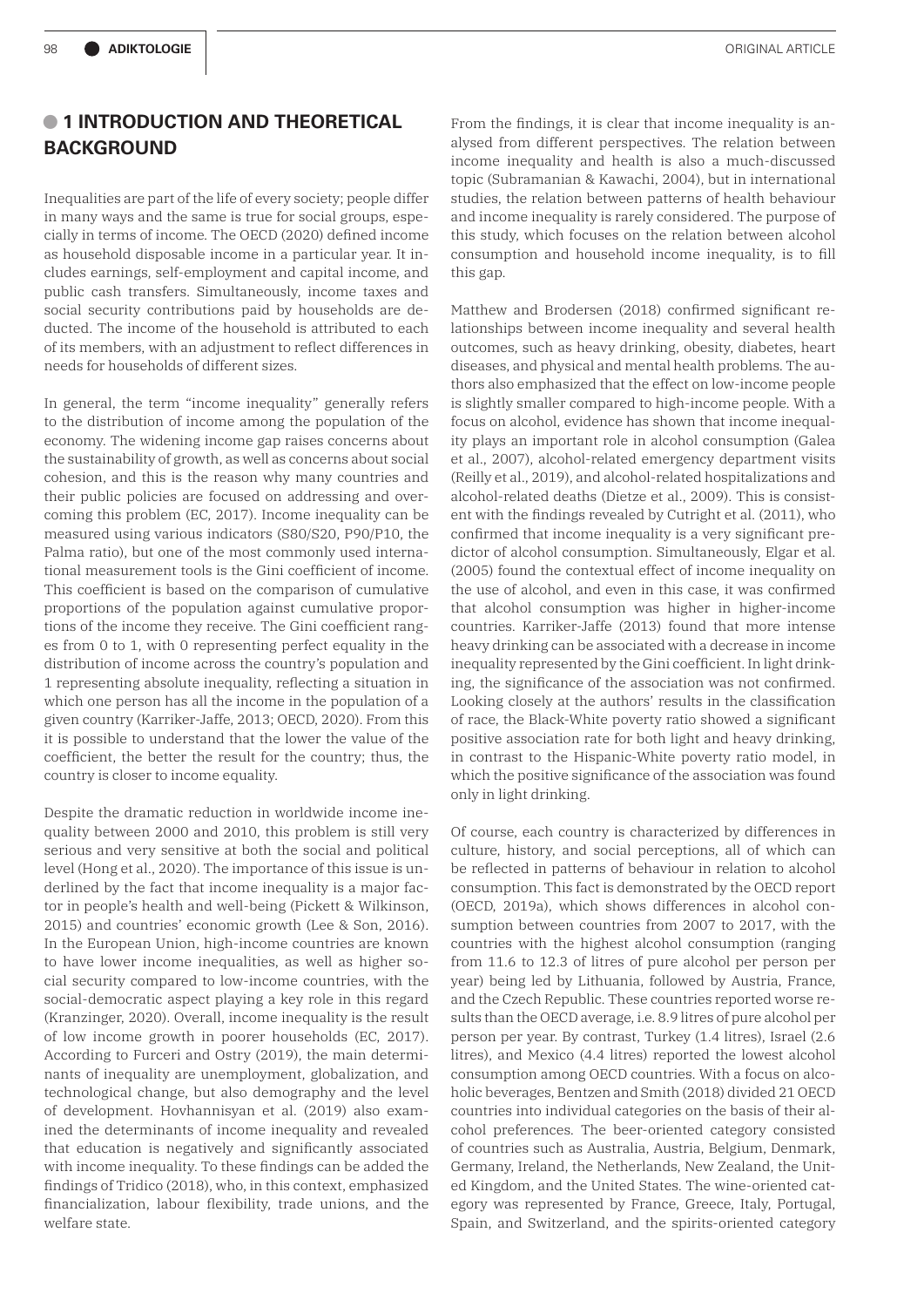included countries such as Finland, Japan, Norway, and Sweden. The authors also emphasized that alcohol consumption patterns may be affected by income; simultaneously, the structural composition of alcohol consumption in these countries has converged over time. Devaux and Sassi (2015) consider socio-economic status and education as factors in alcohol-related behavioural patterns, but these authors also pointed to the opposite view, which shows that patterns and levels of alcohol consumption influence aspects of the labour market. The authors found that higher levels of alcohol consumption were associated with lower job opportunities, wage losses, and lower productivity. On the other hand, in the case of light and moderate levels of alcohol consumption, positive outcomes were observed in terms of the labour market. It is this fact that can contribute to the creation of inequality in household incomes.

On the basis of these findings, it is important to realize that alcohol consumption can lead to higher health risks of serious diseases (McClure et al., 2013; Liangpunsakul et al., 2016; Roerecke et al., 2019; Scherubl, 2019; Klein et al., 2020), as well as death (Rehm and Shield, 2013). At this point, it should be highlighted that different types of alcoholic beverages have different effects on health (Razvodovsky, 2010). According to Kerr et al. (2000) and Coder et al. (2009), consumers of spirits are exposed to the greatest health risk. On the other hand, Sluik et al. (2017) revealed that wine consumption may be associated with a lower risk of diabetes. The beneficial health effects of wine consumption have been confirmed by several other authors (Arranz et al., 2012), while Gronbaek et al. (2000) confirmed this fact in mortality from all causes, coronary heart disease, and cancer. Although O'Keefe et al. (2014) also confirmed that a low to moderate intake of red wine is associated with the strongest reduction in adverse cardiovascular outcomes, the authors still consider excessive alcohol consumption to be the leading risk factor for premature death, especially in men. In any case, alcohol consumption and alcohol addiction are considered to be a considerable health burden (Pruckner et al., 2019). Thus, the findings that suggest that increased alcohol consumption is associated with household income inequality highlight the importance of this issue. On the other hand, there are no studies examining the effect of alcohol consumption on income inequality. Despite being an interesting idea, it still remains unanswered. It is therefore appropriate to examine this relation on each side and also to focus on the different types of alcoholic beverages in this issue.

# **• 2 METHODOLOGY**

Many policies aim to reduce inequalities in many areas of the population's life. Inequalities that are often discussed in political and public life include income inequality. Household income inequality can be caused by several aspects in specific areas, and one of these areas with a more intensive effect can be health. A healthy individual is more productive compared to an individual with a disease; at the same time, higher income may be associated with higher productivity. Alcohol and its individual types have demonstrable effects on health; thus, the existence of a significant relation between alcohol consumption and household income inequality can be expected.

On the basis of the facts mentioned in the previous section, the objective of the present study was to evaluate the relations between alcohol consumption and household income inequality in OECD countries, with a primary focus on selected types of alcoholic beverages. This objective was achieved by several analytical processes; in the first step a descriptive analysis was used in order to provide a more detailed picture of the variables that were analysed. This was followed by an analysis of relationships in order to prove and evaluate the significance of the relations between the consumption of individual types of alcoholic beverages and inequality in household income. The conclusion of the analytical processes in this study was devoted to the application of regression analysis, which verified the statistical significance of the effects of the consumption of individual types of alcohol on the change in the mentioned inequality.

The data was obtained from two available databases, with the World Health Organization – Global Health Observatory data repository (GHO, 2019) providing variables related to alcohol consumption (in litres of pure alcohol per person older than 15 years) and the Organization for Economic Co-operation and Development (OECD, 2019b) providing all the other variables, namely the Gini coefficient (Gini), life expectancy at birth (LE), and chronic liver diseases and cirrhosis (K70s). The analyses included three main types of alcoholic beverages: beer (barley beer 5%), wine (grape wine 12%, grape must 9%, vermouth 16%), and spirits (distilled spirits 40%, spirit-like 30%). The Gini coefficient (Gini) was also included in the analyses; it provides information on the degree of household income inequality in the range from 0 to 1 (0 represents absolute equality and 1 represents absolute inequality in household income). Life expectancy at birth (LE) is a health variable expressing the average life expectancy in countries. The last health variable, chronic liver diseases and cirrhosis (K70s), expresses the diagnosis group of diseases caused by excessive alcohol consumption. The data that was analysed was collected for the period from 2012 to 2017 and all OECD countries were included in the analytical processes (36 countries in 2019).

The above-mentioned objective was achieved by several successive analytical processes, which began with the application of descriptive analysis in order to present in more detail the variables that were analysed. This was followed by an analysis of relationships (Spearman's ρ). The choice of the correct correlation method was supported by the result of the normality test, which was performed using the Royston multivariate normality test. The conclusion of analytical processes provides the results of regression analysis. Prior to the application of the regression analysis, the presence of outliers was verified by the Bonferroni test, and the presence of significant heteroscedasticity (non-constant variability of residues) was verified by the Breusch-Pagan test. At the same time, a possible problem of endogenei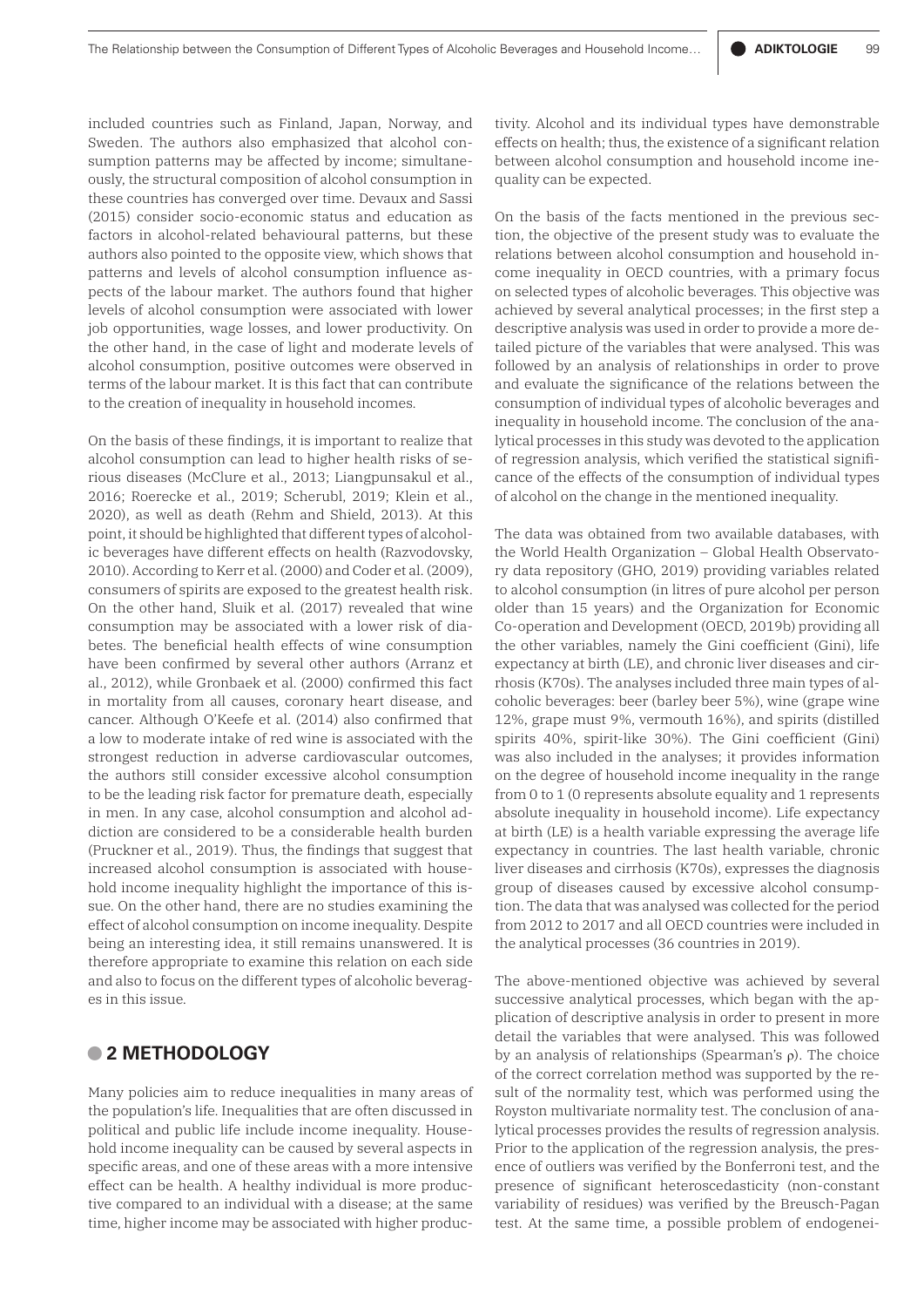ty was assumed when analysing the effect of alcohol consumption on household income inequality. This was solved using the method of instrumental variables (IV), i.e. the Two-Stage Least Squares (2SLS) regression analysis, while the instrumental variables consisted of LE and K70s.

The programming language R v. 4.0.1 (RStudio, Inc., Boston, MA, USA) (nickname: See Things Now) was used for analysis in the R Studio environment.

# **• 3 RESULT**

This section is devoted to the analytical procedures that lead to the achievement of the main objective. The procedures consist of the use of three main analyses, according to which it is possible to understand the individual parts of the whole analytical process. Thus, the first part is represented by the descriptive analysis, the second part is devoted to the analysis of relationships, and the third and last part is represented by the analysis of effects, as stated in the methodological section.

| <b>Statistic</b> | Beer | Wine | <b>Spirits</b> | Gini | LE    | <b>K70s</b> |
|------------------|------|------|----------------|------|-------|-------------|
| n                | 216  | 216  | 216            | 183  | 215   | 195         |
| Mean             | 3.72 | 2.76 | 2.13           | 0.31 | 80.37 | 12.05       |
| Std. Dev.        | 1.44 | 1.67 | 1.42           | 0.05 | 2.61  | 7.84        |
| Min              | 0.79 | 0.07 | 0.12           | 0.22 | 73.90 | 2.40        |
| Pctl(25)         | 2.64 | 1.63 | 1.18           | 0.27 | 78.70 | 6.15        |
| Median           | 3.76 | 2.85 | 1.76           | 0.30 | 81.30 | 10.40       |
| Pctl(75)         | 4.59 | 3.79 | 2.55           | 0.34 | 82.20 | 15.80       |
| Max              | 6.93 | 7.33 | 7.47           | 0.47 | 84.20 | 39.00       |

**Table 1 |** Descriptive analysis

| <b>Relationship</b>   | <b>Royston H</b>   | <b>Spearman's <math>\rho</math></b> | $p-value(p)$          |
|-----------------------|--------------------|-------------------------------------|-----------------------|
| Beer $\times$ Gini    | $29.00+$           | $-0.2667$                           | $2.62\times10^{-4}$   |
| Wine $\times$ Gini    | 33.30 <sup>†</sup> | $-0.3635$                           | $4.23 \times 10^{-7}$ |
| Spirits $\times$ Gini | 66 47 <sup>+</sup> | 0.1062                              | $1.53 \times 10^{-1}$ |

**Table 2 |** Relationship analysis Note: † = p-value < 0.001

The first row of *Table 1* indicates the number of observations. The Gini coefficient represents the variable with the most missing observations and that is why this variable has the lowest number  $(n = 183)$ . With a focus on individual types of alcoholic beverages and their consumption in OECD countries, the highest consumption (in litres of pure alcohol per person older than 15 years) can be seen in beer (mean =  $3.72$ ; median =  $3.76$ ), followed by wine (mean =  $2.76$ ; median = 2.85), and finally, the lowest consumption was found in spirits (mean  $= 2.13$ ; median  $= 1.76$ ). In OECD countries, the Gini coefficient showed a relatively acceptable level during the period that was analysed (mean  $= 0.31$ ; median  $= 0.30$ ).

Regarding the variables that indicate the health status of the population in the countries that were analysed during the period from 2012 to 2015, the average life expectancy (LE) was 80.37 years and the diagnosis group of alcoholrelated diseases (K70s) showed an average of 12 deaths per 100,000 members of the population per year.

The evaluation of relationships plays a key role in understanding the relations between alcohol consumption and household income inequality as represented by the Gini coefficient. *Table 2* provides the results of the relationship analysis, which pointed to the multivariate normality and the strength of relationships. On the basis of the Royston test, significant deviations from the normal distribution in all the relations that were evaluated can be confirmed; therefore, a non-parametric Spearman correlation coefficient ρ was chosen to evaluate the relations between the consumption of individual types of alcoholic beverages and the Gini coefficient. As can be seen from the results in *Table 2*, statistical significance was not found only in the relation between spirits and Gini (p-value  $= 0.153$ ). The relation between beer and Gini showed a negative low-to-moderate strength of relationship ( $\rho$  = -0.2667; p-value < 0.001). A similar result can be seen in the relation between wine and Gini, in which a moderate-to-substantial negative relationship was found ( $\rho = -0.3635$ ; p-value < 0.001). These results can be considered positive, as an increase in the consumption of beer or wine can be associated with a decrease in the Gini coefficient, and thus with an increase in income equality. This result is very interesting, as it points to the fact that, in terms of the Gini coefficient, positive outputs resulting from the increased consumption of beer and wine predominate.

The results of the regression analysis, which points to the significance of the effects of the consumption of beer, wine, and spirits on household income inequality, can contribute significantly to the present issue. Thus, three models were created, with the first model (BEERm) evaluating the significance of the effect of beer consumption on the Gini coefficient, the second model (WINEm) evaluating the significance of the effect of wine consumption on the Gini coefficient, and the last model (SPIRITSm) evaluating the effect of the consumption of spirits on the Gini coefficient. For greater reliability, tests for the presence of outliers and tests for the constant variability of residues were applied. The problem of endogeneity may arise when assessing the effects of alcohol consumption on household income inequality. This problem was solved by the application of the Instrumental Variables Estimator (IV), i.e. the Two-Stage Least Squares (2SLS) regression analysis. The instrumental variables consisted of LE and K70s.

| <b>Statistic</b> | <b>BEERm</b> | <b>WINEm</b> | <b>SPIRITSm</b> |
|------------------|--------------|--------------|-----------------|
| OI S             | $569**$      | $4.61**$     | $5.69**$        |
|                  | O 93         | $4.69**$     | 766***          |

**Table 3 |** Homoscedasticity assumption (Breusch-Pagan test) Note:  $** = p$ -value < 0.05;  $*** = p$ -value < 0.01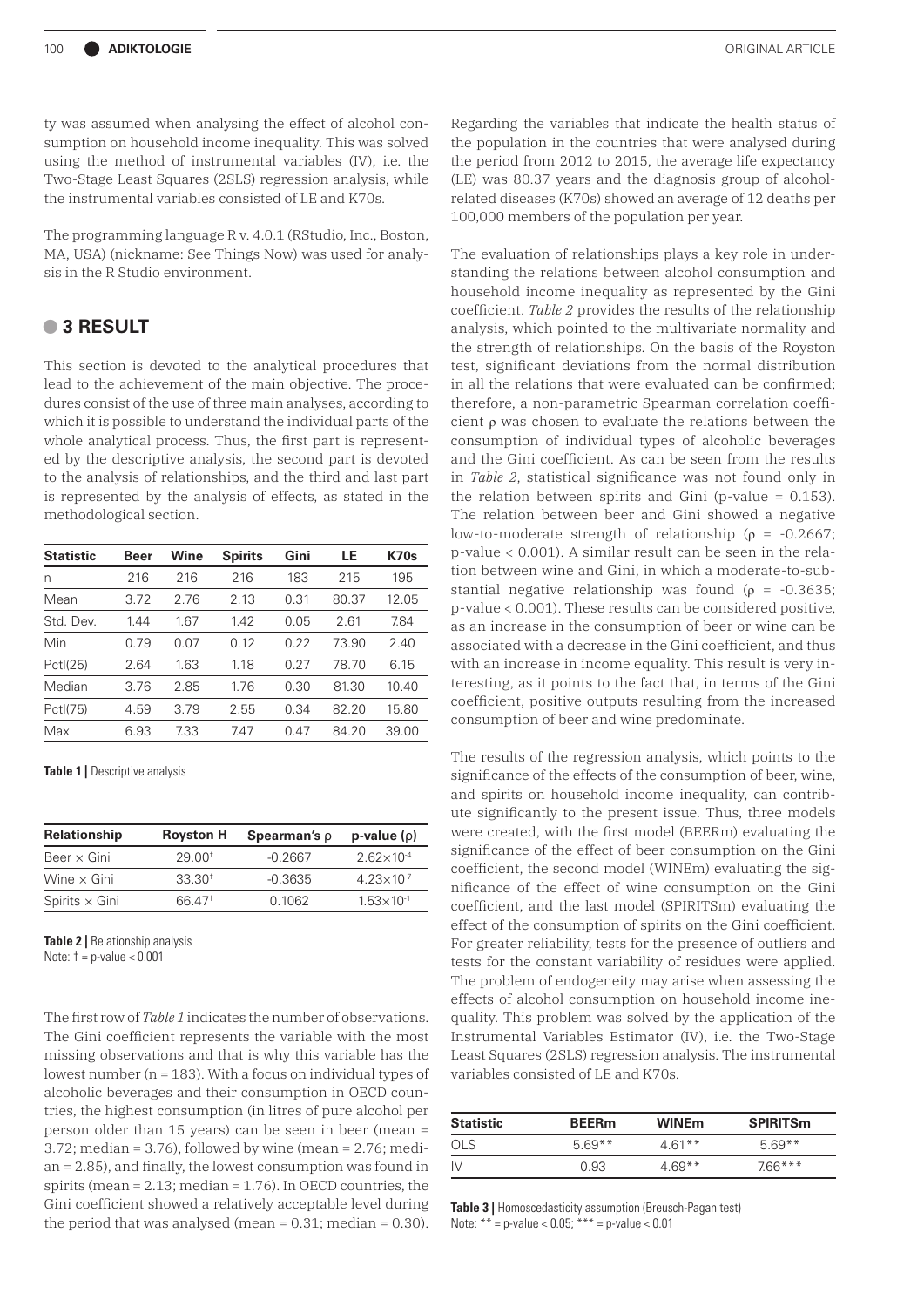| <b>Statistic</b> | <b>OLS</b>              | IV (LE + K70s)             | IV (LE + K70s + X^2)    |  |
|------------------|-------------------------|----------------------------|-------------------------|--|
| <b>BEERm</b>     |                         |                            |                         |  |
| Beer             | $-0.01001$ <sup>+</sup> | 0.01373                    | $-0.01057$ <sup>+</sup> |  |
| Constant         | $0.34919^{+}$           | $0.25932^{+}$              | $0.35247$ <sup>+</sup>  |  |
| Weak instruments | NA.                     | 14.589 <sup>†</sup>        | 662.058 <sup>+</sup>    |  |
| Wu-Hausman       | NA.                     | $11.105***$                | 1.695                   |  |
| <b>WINEm</b>     |                         |                            |                         |  |
| Wine             | $-0.01093$ <sup>+</sup> | $-0.02124$ <sup>+</sup>    | $-0.00893$ <sup>+</sup> |  |
| Constant         | $0.34244$ <sup>+</sup>  | $0.37211$ <sup>+</sup>     | 0.33724 <sup>+</sup>    |  |
| Weak instruments | NА                      | $26.655^+$                 | 187.232 <sup>+</sup>    |  |
| Wu-Hausman       | NА                      | $11.247$ <sup>+</sup>      | 20.819 <sup>t</sup>     |  |
| <b>SPIRITSm</b>  |                         |                            |                         |  |
| Spirits          | 0.00267                 | $0.01755***$               | $0.00523**$             |  |
| Constant         | $0.30541$ <sup>+</sup>  | $0.27425$ <sup>+</sup>     | $0.30072$ <sup>+</sup>  |  |
| Weak instruments | <b>NA</b>               | $20.55^{+}$<br>$173.9^{+}$ |                         |  |
| Wu-Hausman       | <b>NA</b>               | $12.02^{+}$                | $8.39**$                |  |
|                  |                         |                            |                         |  |

**Table 4 |** Regression analysis

Note:  $** = p$ -value < 0.05;  $*** = p$ -value < 0.01;  $t = p$ -value < 0.001

*Table 3* shows the results of testing for the presence of significant heteroscedasticity. As can be seen, heteroscedasticity occurred in most cases (p-value < 0.05). In these cases, a robust estimate was selected for estimation (White, 1980, 1982). The presence of significant outliers was also tested and no significant outliers were confirmed by the Bonferroni outlier test.

*Table 4* provides the results of the regression analysis, which can be considered the most significant output of the whole analytical process with respect to the objective of this study. This table shows the outputs of three models (BEERm, WINEm, SPIRITm) and three variants for each model (OLS; IV ( $LE + K70s$ ); IV ( $LE + K70s + X^2$ )). The OLS variant represents the Ordinary Least Squares estimation method; the IV (LE + K70s) variant represents the 2SLS estimation method, which includes the life expectancy indicator (LE) and the diagnosis group of chronic liver diseases and cirrhosis (K70s) as instrumental variables. The third and last variant (IV  $(LE + K70s + X^2)$ ) also contains, in addition to the previous instrumental variables (LE, K70s), another instrumental variable, i.e. the square of X (in the case of the BEERm model it is Beer^2; in the case of the WINEm model it is Wine^2; in the case of the SPIRITSm model it is Spirits^2). In addition to the coefficients and their statistical significance, the table also shows the results of testing the assumptions of the IV 2SLS regression analysis (Weak instruments, Wu-Hausman). In all the cases that were tested, the value of Weak instruments acquired outputs with asymptotic significance of less than 0.001. Thus, it is possible to confirm the sufficient strength of the chosen instruments in all cases. The result of the Wu-Hausman test of model consistency indicates that endogeneity was not a significant problem in the last variant of the BEERm model (BEERm IV  $(LE + K70s + X^2) = 1.695$ ). In all the other cases that were tested, it is possible to identify the results of the Wu-Hausman test with an asymptotic significance less than 0.01; therefore, it is possible to speak of

the endogeneity problem, which supports the justification of the application of the 2SLS method.

The BEERm model showed significant effects of beer consumption on the Gini coefficient in the first variant ( $\beta$  = -0.01001; p-value < 0.001), as well as in the last variant (β =  $-0.01057$ ; p-value < 0.001). In the second variant (IV (LE + K70s)), no significance of the coefficient was found (β = 0.01373). As follows from the testing of the assumptions, it is appropriate to take into account the result of the IV (LE + K70s) variant, which considers the effect of beer consumption to be non-significant. Thus, the effect of beer consumption can be considered non-significant rather than significant. The WINEm model is relatively unambiguous, as all variants of this model acquired negative and statistically significant β coefficients. Therefore, it can be concluded that the increased consumption of wine may be reflected in a reduction in the Gini coefficient. All three variants of the SPIRITSm model proved to be statistically significant, with the β coefficients acquiring positive values. Thus, in the case of an increase in the consumption of spirits, it is possible to expect an increase in the Gini coefficient, i.e. an increase in household income inequality. This result can be considered negative compared to the result of wine consumption.

# **• 4 DISCUSSION AND CONCLUSION**

Alcohol consumption is generally considered to be a major health risk factor (Rehm & Shield, 2013; Pruckner et al., 2019). Many studies have confirmed the negative health effects of alcohol consumption (McClure et al., 2013; Liangpunsakul et al., 2016; Roerecke et al., 2019; Klein et al., 2020), but it is necessary to take into account the different types of alcoholic beverages and their effects on health. Spirits are considered to be the riskiest (Kerr et al., 2000; Coder et al., 2009; Razvodovsky, 2010); simultaneously, it is possible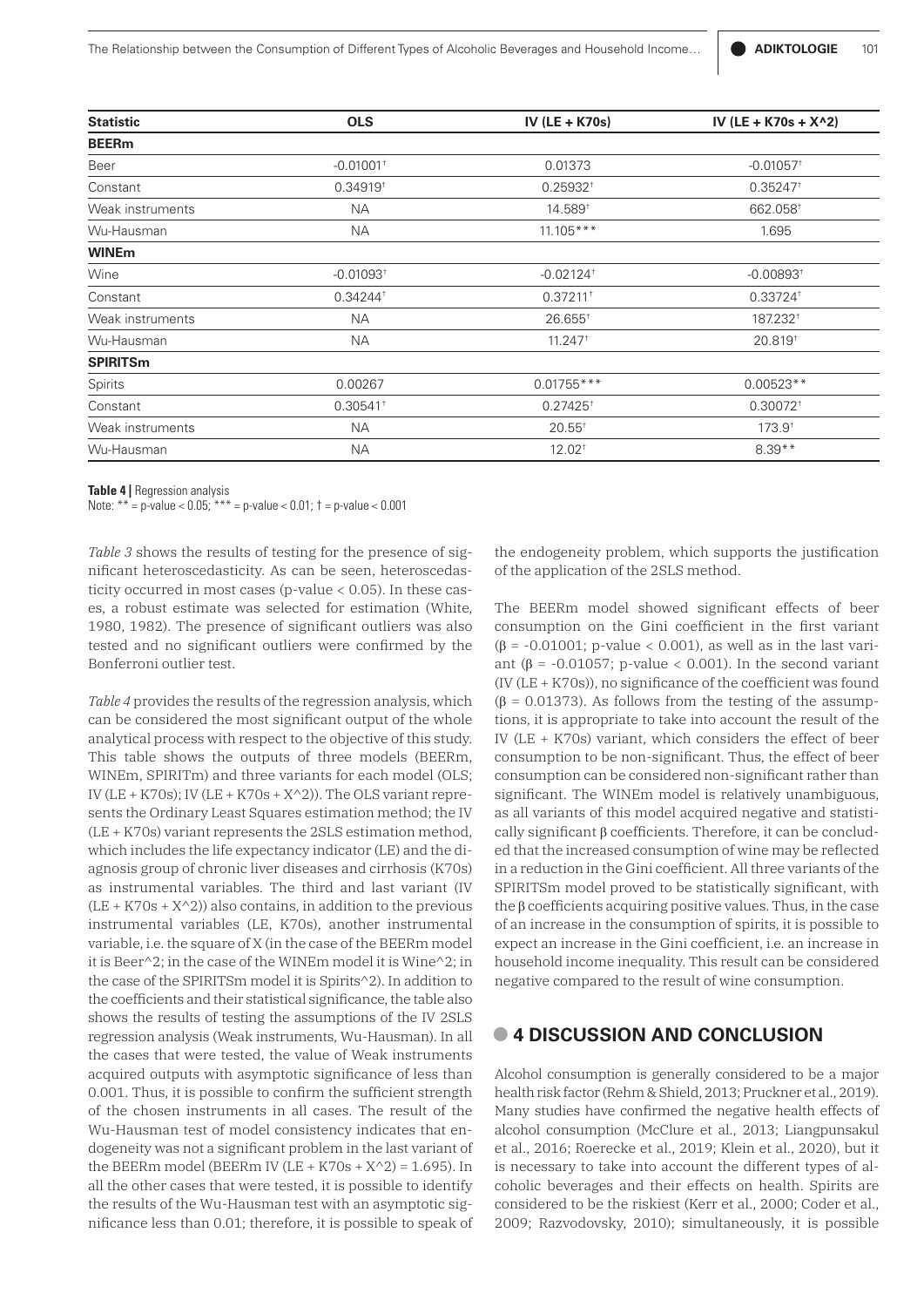to talk about the positive effects of wine (Gronbaek et al., 2000; Arranz et al., 2012; Sluik et al., 2017). Different types of alcohol pose different risks to the consumer him/herself as well as to society as a whole. Therefore, it is possible to observe the effects of alcohol consumption in the economic life of the country. National and transnational policies emphasize the need to reduce not only health inequalities but also socio-economic inequalities. One of the basic and very important economic indicators of inequality is household income. This study shows that policy makers should focus on alcohol consumption and different types of alcoholic beverages in order to reduce these inequalities.

On the basis of the above-mentioned facts, the objective of the present study was to evaluate the relations between alcohol consumption and household income inequality in OECD countries, with a primary focus on selected types of alcoholic beverages. This objective was achieved by several analytical processes, with descriptive analysis being used in the first step, followed by the analysis of relationships. The last step of the analytical processes was devoted to regression analysis, which pointed out the statistical significance of the effects of alcohol consumption on household income inequality.

The application of the descriptive analysis revealed the fact that the most preferred alcoholic beverage in OECD countries during the period that was analysed was beer, with an average annual consumption of 3.72 litres (of pure alcohol) per person older than 15 years. The consumption of individual types of alcohol also showed that wine is the second most preferred beverage and the lowest consumption was found in the case of spirits, with an average of 2.13 litres (in pure alcohol) per person per year. These findings can be compared with the findings of Bentzen and Smith (2018), who divided OECD countries into wine-oriented, beeroriented, and spirits-oriented countries. The Gini coefficient was approximately 0.30, which can be assessed positively, as 0 represents absolute equality and 1 represents absolute inequality in household income.

There are many studies that have addressed income inequality and alcohol-related indicators, such as alcohol consumption, alcohol-related emergency department visits, alcohol-related hospitalizations, and alcohol-related deaths (Galea et al., 2007; Dietze et al., 2009; Reilly et al., 2019). On the other hand, the effect of the consumption of individual alcoholic beverages on income inequality remains unknown. The presented study fills this gap in the research and the findings outlined below provide a clear picture of this issue. The analysis of relationships was the second step in the processes fulfilling the objective of the present study. The statistical significance of the relationship between the consumption of individual types of alcoholic beverages and the inequality in household income represented by the Gini coefficient was found in beer and wine. In both cases, a negative coefficient was identified, indicating that increased beer and wine consumption may be associated with a lower value of the Gini coefficient. This finding can be considered positive. From an economic point of view, alcohol consump-

tion can be perceived in terms of two main aspects, namely income (tax revenue) and expenditure (the costs of treating alcohol-related diseases, production losses resulting from premature mortality linked to alcohol). In terms of the Gini coefficient, it is possible to consider the fact that the positive aspect of alcohol consumption outweighs the negative aspect. The application of regression analysis showed slightly different results from the analysis of relationships. The effects of beer consumption on household income inequalities were inconsistent, but a non-significant effect was preferred. On the other hand, the effects of wine consumption were clear. In this case, the effects of wine consumption on household income inequality can be seen in a positive context, as its increased consumption may lead to a reduction in the Gini coefficient, indicating a reduction in household income inequality. The opposite situation was found in the case of spirits, and therefore, an increase in the consumption of spirits may lead to an increase in household income inequality. The findings of this study complement the findings of many authors who have shown that alcohol consumption is associated with income inequality (Elgar et al., 2005; Galea et al., 2007; Cutright et al., 2011; Karriker-Jaffe, 2013). Their results showed that income inequality can have an effect on alcohol consumption, but our results proved the opposite relation and confirmed the effect of alcohol consumption on income inequality in terms of classification according to individual alcoholic beverages. Our results extend the findings of Devaux and Sassi (2015), who revealed that higher levels of alcohol consumption were associated with lower job opportunities, wage losses, and lower productivity, and these aspects can lead to income inequality. These findings may encourage further research in this area.

This study shows that the effects of alcohol can be observed not only in the health of the individual, but also in the socio-economic area of life in the country. Therefore, policy makers should focus on the issue of alcohol consumption. The negative effects of alcohol consumption, but especially excessive alcohol consumption, are well known and often discussed. This is a very risky pattern of behaviour, as evidenced by the fact that alcohol consumers suffer from health problems and, last but not least, there is a threat of addiction. Nevertheless, alcohol consumption is still common and frequent in society. It seems that alcohol consumption cannot be eliminated or reduced in society, as cultural and social aspects play an important role. The negative effects of spirits should also be emphasized. On the basis of these facts, the replacement of spirits with wine can be beneficial in many respects. From an economic point of view, increasing the tax on spirits can be an effective solution, as taxes are a powerful tool for reducing alcohol consumption, which can also translate into a reduction in alcohol-related mortality and an increase in government revenue (Sornpaisarn et al., 2016; Chaloupka et al., 2019; Vandenberg et al., 2019). State measures and reforms, interventions, investment in human capital, and a well-designed social system are also needed. As the evidence shows, the prevention of excessive alcohol consumption among the population should also be implemented in social life (Castillo-Manzano et al., 2017;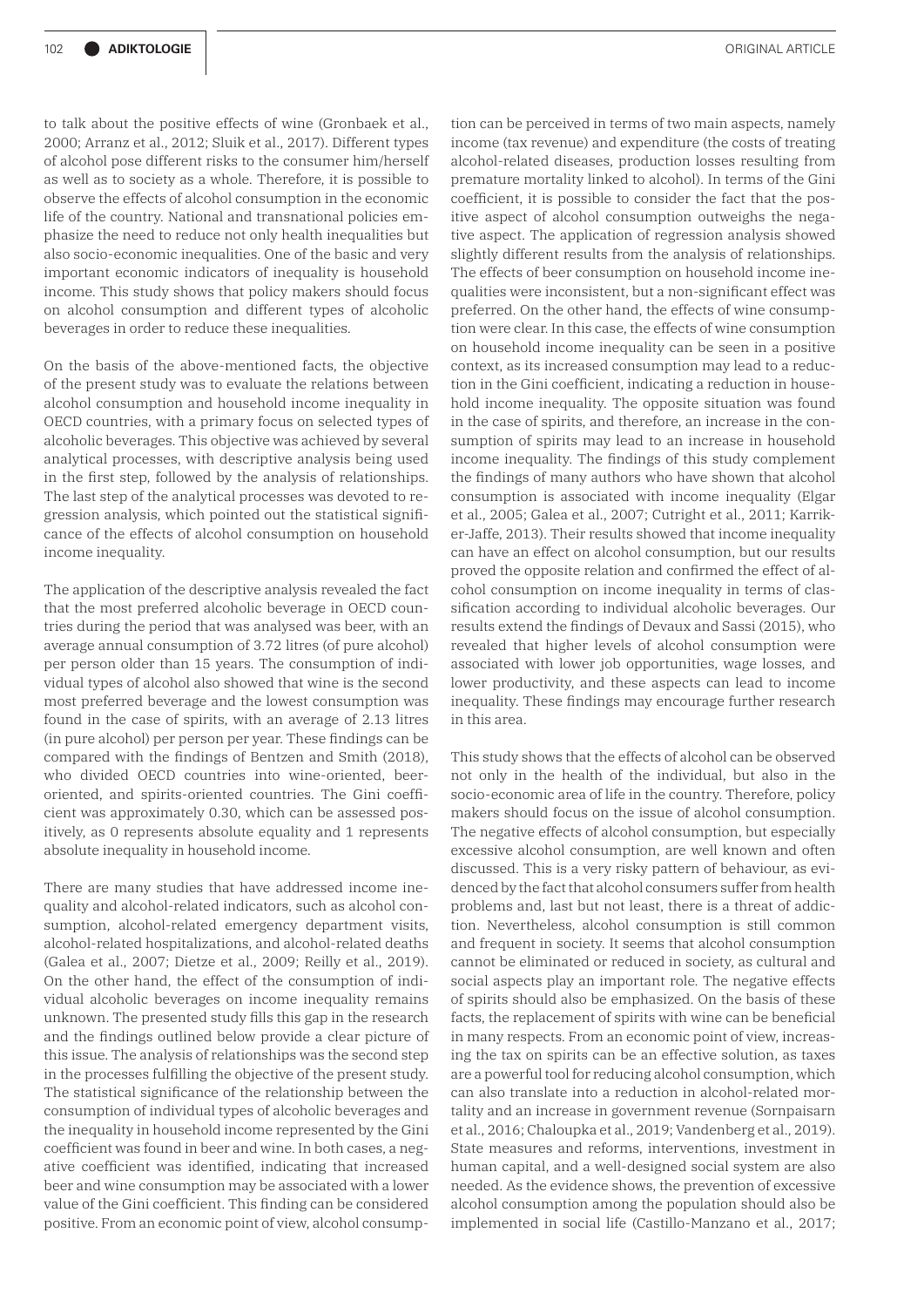Andre et al., 2019). Last but not least, the effectiveness of interventions plays an important role in achieving positive outcomes (Stigler et al., 2011). Health education, especially the Unplugged programme in schools, appears to be the prevention project that shows the best evidence of effectiveness in European studies (Agabio et al., 2015).

This study has strengths and weaknesses. Among the strengths is the fact that the assumption arising from the main objective has been reliably proven and verified in a relatively culturally diversified sample of countries. On the other hand, limitations include the fact that it is very difficult to achieve a full causal relationship, sometimes completely impossible, and therefore, methods are used that increase the relevance of causality. At the same time, a very common problem is endogeneity, which was taken into account in the analyses using the Instrumental Variables Estimator. Overall, the findings are considered relevant. Future research will focus mainly on assessing the relations between alcohol consumption and other commonly used economic outputs. A more specific focus on alcohol consumers is also planned, i.e. future research will cover the economic outputs of countries and the health of the population in terms of alcohol consumption.

**Declaration of interest:** Authors declare that they do not have any competing financial, professional, or personal interests from other parties.

**Authors' contributions:** Conceptualisation: Beáta Gavurová; Data curation: Beáta Gavurová and Judit Oláh; Methodology: Martin Rigelský and Viera Ivanková; Formal analysis: Martin Rigelský and Viera Ivanková; Results: Viera Ivanková; Visualisation: Beáta Gavurová; Final edition: Beáta Gavurová, Judit Oláh and Martin Rigelský. All authors have read and agreed to the published version of the manuscript.

# **REFERENCES**

Agabio, R., Trincas, G., Floris, F., Mura, G., Sancassiani, F., & Angermeyer, M. C. (2015). A systematic review of school-based alcohol and other drug prevention programs. *Clinical Practice & Epidemiology in Mental Health*, *11*, 102–112. http://doi.org/10.2174/1745017901511010102

Andre, C., Candido, A., Carreira, T., Santiago, C., Cruz, O., & Amendoeira, J. (2019). Prevention of alcohol consumption among young people: a contribution to health literacy. *European Journal of Public Health*, *29*. http://doi.org/10.1093/eurpub/ckz094.001

Arranz, S., Chiva-Blanch, G., Valderas-Martinez, P., Medina-Remon, A., Lamuela-Raventos, R. M., & Estruch, R. (2012). Wine, beer, alcohol and polyphenols on cardiovascular disease and cancer. *Nutrients*, *4*(7), 759–781. http://doi.org/10.3390/nu4070759

Bentzen, J., & Smith, V. (2018). Structural changes in the consumption of beer, wine and spirits in OECD countries from 1961 to 2014. *Beverages*, *4*(1), 8. http://doi.org/10.3390/beverages4010008

Castillo-Manzano, J. I., Castro-Nuno, M., Fageda, X., & Lopez-Valpuesta, L. (2017). An assessment of the effects of alcohol consumption and prevention policies on traffic fatality rates in the enlarged EU. Time for zero alcohol tolerance? *Transportation Research Part F-Traffic Psychology and Behaviour*, *50*, 38–49. http://doi.org/10.1016/j.trf.2017.06.017

Chaloupka, F. J., Powell, L. M., & Warner, K. E. (2019). The use of excise taxes to reduce tobacco, alcohol, and sugary beverage consumption. *Annual Review of Public Health*, *40*, 187–201. http://doi.org/10.1146/annurev-publhealth-040218-043816

Coder, B., Freyer-Adam, J., Lau, K., Riedel, J., Rumpf, H. J., Meyer, C., John, U., & Hapke, U. (2009). Reported beverage consumed and alcohol-related diseases among male hospital in patients with problem drinking. *Alcohol and Alcoholism*, *44*(2), 216–221. http://doi.org/10.1093/alcalc/agn113

Cutright, P., & Fernquist, R. M. (2011). Predictors of per capita alcohol consumption and gender-specific liver cirrhosis mortality rates: thirteen European countries, circa 1970–1984 and 1995–2007. *Omega – Journal of Death and Dying*, *62*(3), 269–283. http://doi.org/10.2190/OM.62.3.d

Devaux, M., & Sassi, F. (2015). *Alcohol consumption and harmful drinking: trends and social disparities across OECD countries*. OECD Health Working Papers, No. 79. France, Paris: OECD Publishing. http://doi.org/10.1787/5js1qwkz2p9s-en

Dietze, P. M., Jolley, D. J., Chikritzhs, T. N., Clemens, S., Catalano, P., & Stockwell, T. (2009). Income inequality and alcohol attributable harm in Australia. *BMC Public Health*, *9*, 70. http://doi.org/10.1186/1471-2458-9-70

EC. (2017). *Tematický informačný prehľad európskeho semestra. Riešenie problému nerovností*. Available at: https://ec.europa.eu/info/sites/info/files/file\_ import/european-semester\_thematic-factsheet\_addressing-inequalities\_sk.pdf

Elgar, F. J., Roberts, C., Parry-Langdon, N., & Boyce, W. (2005). Income inequality and alcohol use: a multilevel analysis of drinking and drunkenness in adolescents in 34 countries. *European Journal of Public Health*, *15*(3), 245–250. http://doi.org/10.1093/eurpub/cki093

Furceri, D., & Ostry, J. D. (2019). Robust determinants of income inequality. *Oxford Review of Economic Policy*, *35*(3), 490–517. http://doi.org/10.1093/oxrep/grz014

Galea, S., Ahern, J., Tracy, M., & Vlahov, D. (2007). Neighborhood income and income distribution and the use of cigarettes, alcohol, and marijuana. *American Journal of Preventive Medicine*, *32*(6), S195–S202. http://doi.org/10.1016/j.amepre.2007.04.003

GHO. (2019). *World Health Organization databases - Global Health Observatory data repository*. Available at: https://www.who.int/gho/database/en/

Gronbaek, M., Becker, U., Johansen, D., Gottschau, A., Schnohr, P., Hein, H. O., Jensen, G., & Sorensen, T. I. A. (2000). Type of alcohol consumed and mortality from all causes, coronary heart disease, and cancer. *Annals of Internal Medicine*, *133*(6), 411–419. http://doi.org/10.7326/0003-4819-133-6-200009190-00008

Hong, S., Han, H., & Kim, C. S. (2020). World distribution of income for 1970–2010: dramatic reduction in world income inequality during the 2000s. *Empirical Economics*, *59*(2), 765–798. http://doi.org/10.1007/s00181-019-01657-w

Hovhannisyan, A., Castillo-Ponce, R. A., & Valdez, R. I. (2019). The determinants of income inequality: the role of education. *Scientific Annals of Economics and Business*, *66*(4), 451–464. http://doi.org/10.2478/saeb-2019-0040

Karriker-Jaffe, K. J., Roberts, S. C. M., & Bond, J. (2013). Income inequality, alcohol use, and alcohol-related problems. *American Journal of Public Health*, *103*(4), 649–656. http://doi.org/10.2105/AJPH.2012.300882